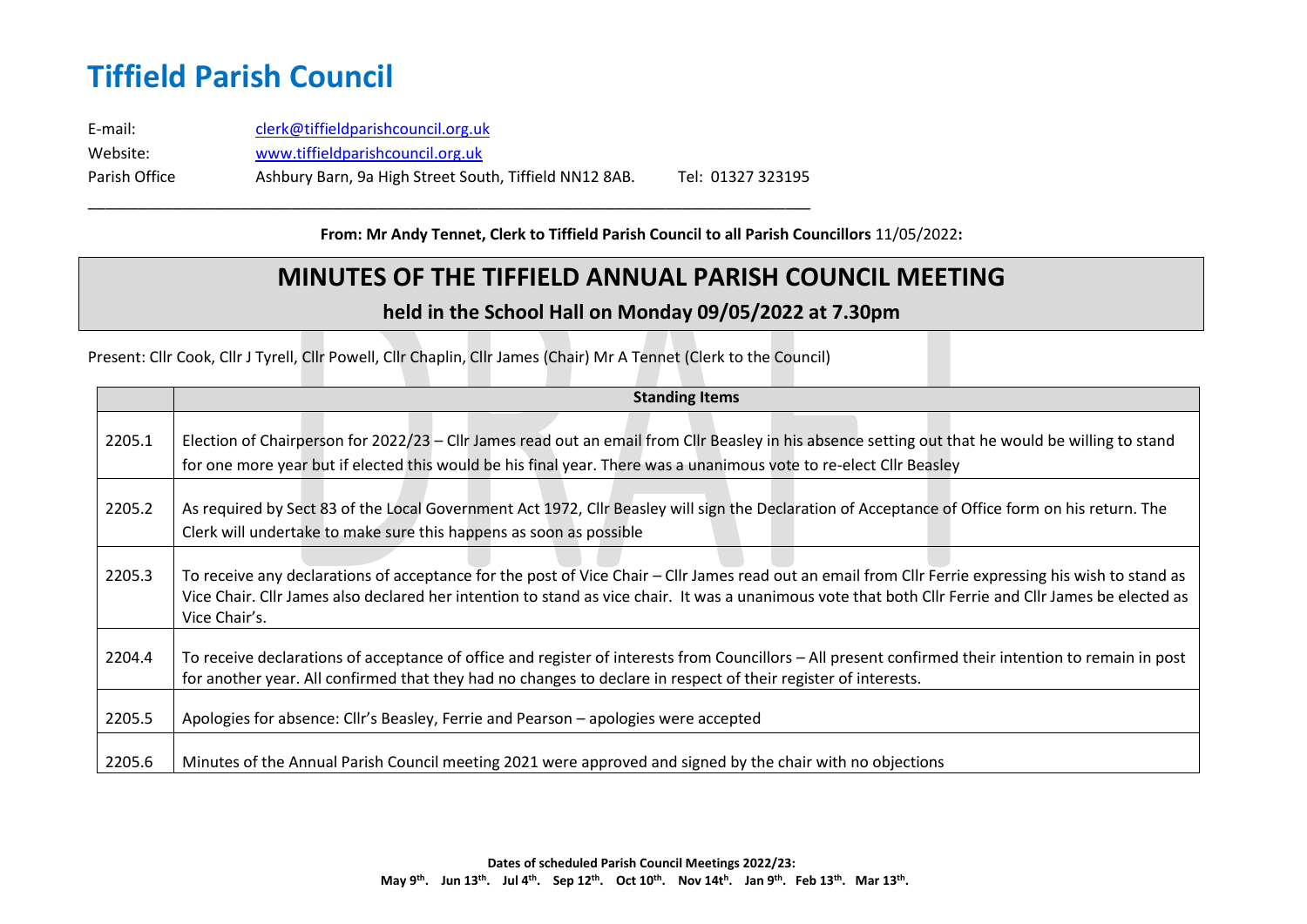# **Tiffield Parish Council**

 $\blacksquare$ 

| 2205.7  | Parish responsibilities were allocated to the following Councillors:                                                                                  |
|---------|-------------------------------------------------------------------------------------------------------------------------------------------------------|
|         | 1) Council Open Spaces and Trees - Cllr Jowers and Cllr Powell                                                                                        |
|         | Council Highways - Cllr Tyrrell<br>2)                                                                                                                 |
|         | Neighbourhood Watch - Kevin Corcoran<br>3)                                                                                                            |
|         | Council Internal Control - Cllrs James and Cook<br>4)                                                                                                 |
|         | Parish Council Risk Assessment and Register - Cllr Beasley and Mr Tennet<br>5)                                                                        |
|         | Claydon's Field Warden - Paul Peers<br>6)                                                                                                             |
|         | Footpath Warden - Cllr Tyrell<br>7)                                                                                                                   |
|         | Pocket Park Warden - Cllr Chaplin<br>8)                                                                                                               |
|         | Community Events Co-ordinator - Cllr Cook<br>9)                                                                                                       |
|         | 10) Flood Action - Cllr Jowers                                                                                                                        |
|         | 11) IM Properties & DHL resident's liaison - Cllr Ferrie (to be confirmed on his return)                                                              |
|         | 12) Police Liaison Representative - Mr Tennet                                                                                                         |
|         |                                                                                                                                                       |
|         | It was also suggested that Cllr Pearson be asked to become a signatory for the bank accounts in place of Cllr Powell. This will be discussed with     |
|         | her on her return.                                                                                                                                    |
|         |                                                                                                                                                       |
| 2205.8  | Internal Audit - Mr Tennet asked that NCALC are appointed to conduct this year's audit. This was proposed by Cllr James and seconded by Cllr          |
|         | Chaplin. There were no objections.                                                                                                                    |
| 2205.09 | Resolution to adopt the General Power of Competence (GOP) as set out in the e Localism Act 2011, sections 1 to 8.                                     |
|         |                                                                                                                                                       |
|         | Mr Tennet had previously circulated a document setting out what conditions had to be met to do this and what the GOP allowed as set out in the        |
|         | Parish Councils (General Power of Competence) (Prescribed Conditions) Order 2012. As Mr Tennet was now CiLCA qualified and the number of              |
|         | councillors elected at the last ordinary election exceed two thirds of the total number of councillors. In light of this ClIr James proposed that the |
|         | GOP was adopted by Tiffield Parish Council. This was seconded by Cllr Chaplin. There were no objections.                                              |
|         |                                                                                                                                                       |
|         |                                                                                                                                                       |
|         |                                                                                                                                                       |
| 2205.10 | Review dates for policies, Standing Orders, Regulations and Risk Register – Mr Tennet proposed the following dates for the following documents        |
|         | to be reviewed:                                                                                                                                       |